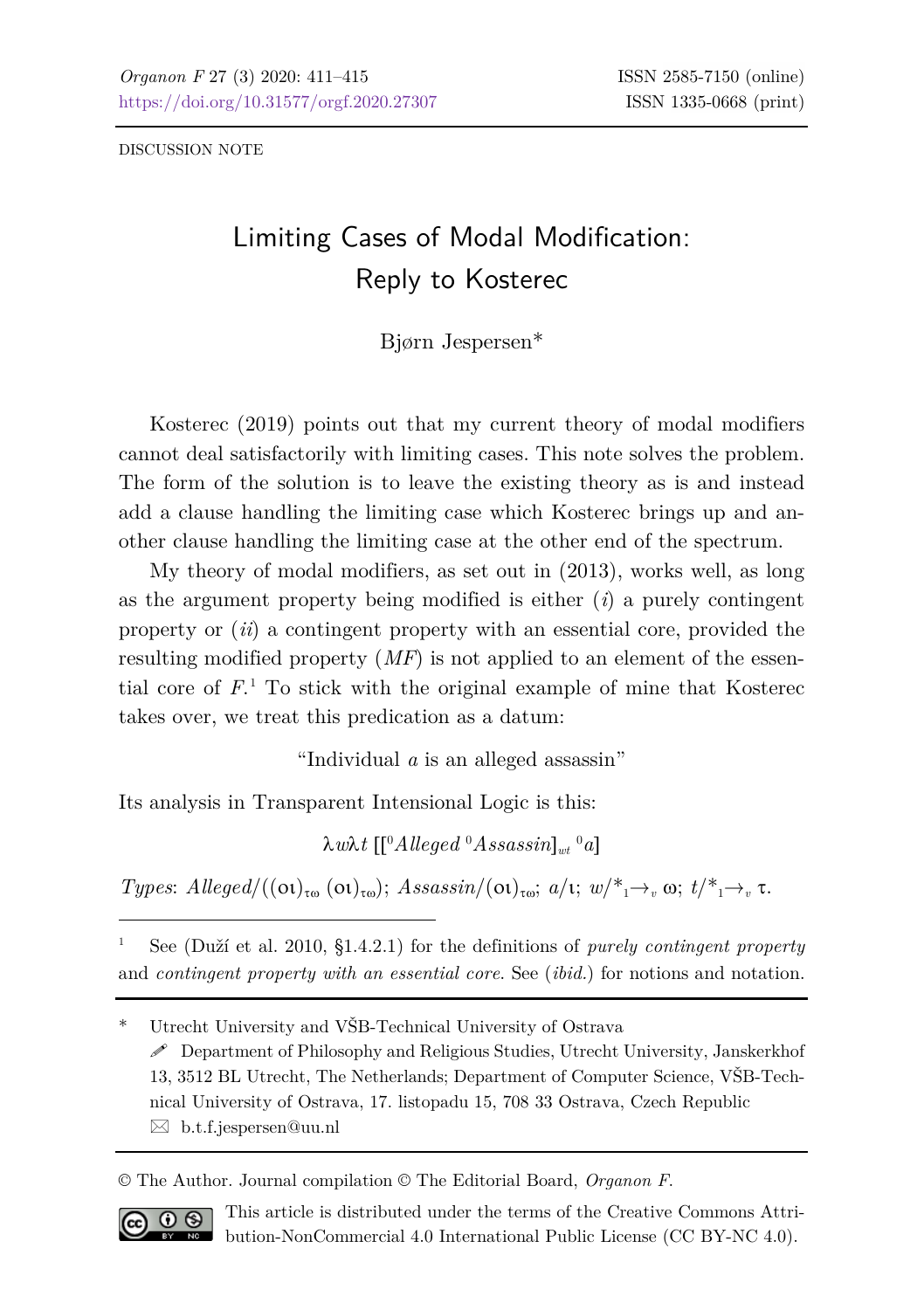I claim that two conclusions are forthcoming. The first conclusion is that there is some property *f* which *a* is alleged to have:

 $\lambda$ wλ*t* [ $^0$ ∃λ*f* [[ $^0$ *Alleged f*] $_{wt}$   $^0$ a]]

*Types*:  $f|^* \to (0)_{\tau \omega}$ ;  $\exists / (o(o(o_1)_{\tau \omega}))$ .

This predication is non-trivial, because not all of us are being alleged to have some property or other.<sup>[2](#page-1-0)</sup> The second conclusion is that maybe *a* is an assassin and maybe *a* is not an assassin:

$$
\lambda w \lambda t \left[ \left[ {}^{0}Alleged \ {}^{0}Asaasin \right]_{wt} {}^{0}a \right] \supset
$$
  

$$
\left[ {}^{0} \exists \lambda w' \ [{}^{0}Asaasin_{w't} {}^{0}a] \right] \wedge {}^{0} \exists \lambda w' \ [{}^{0} \exists \lambda t' \ \neg [{}^{0}Assassin_{w't'} {}^{0}a] \right]
$$

where  $w' \neq w''$ ,  $t' \neq t''$ .

A dichotomy is induced over the domain of world/time pairs, such that in one half of the domain it is true that *a* is one of the assassins and in the other half it is false that *a* is among the assassins. The open question is which side of the fence a given world/time pair of evaluation comes down on. The logical behaviour that the modal modifier displays is that it oscillates, as it were, between being *subsective* and being *privative*. A subsective modifier has the effect that the modifier is eliminated and the original argument property is predicated of the individual in question. For instance, a skilful surgeon is a surgeon. A privative modifier has the effect that the predication of the privatively modified property is replaced by the boolean negation of the predication of the argument property.[3](#page-1-1) For instance, it is not the case that a fake banknote is a banknote.

The counterexample Kosterec levels against my theory is this predicate:

'is an alleged discoverer of the highest prime number'

There is no highest prime number, hence nobody can instantiate the property of discovering the highest prime number, hence the left-hand conjunct

l

<span id="page-1-0"></span><sup>2</sup> See (Jespersen 2016) for the *general rule of left subsectivity*, which in (Duží et al. 2010, §4.4) was introduced under the name of *pseudo-detachment*.

<span id="page-1-1"></span><sup>3</sup> − in the case of *single* privation, that is. In the case of *iterated* privation, privative modifiers are replaced by the general privative modifier *Non*. See (Jespersen et al. 2017).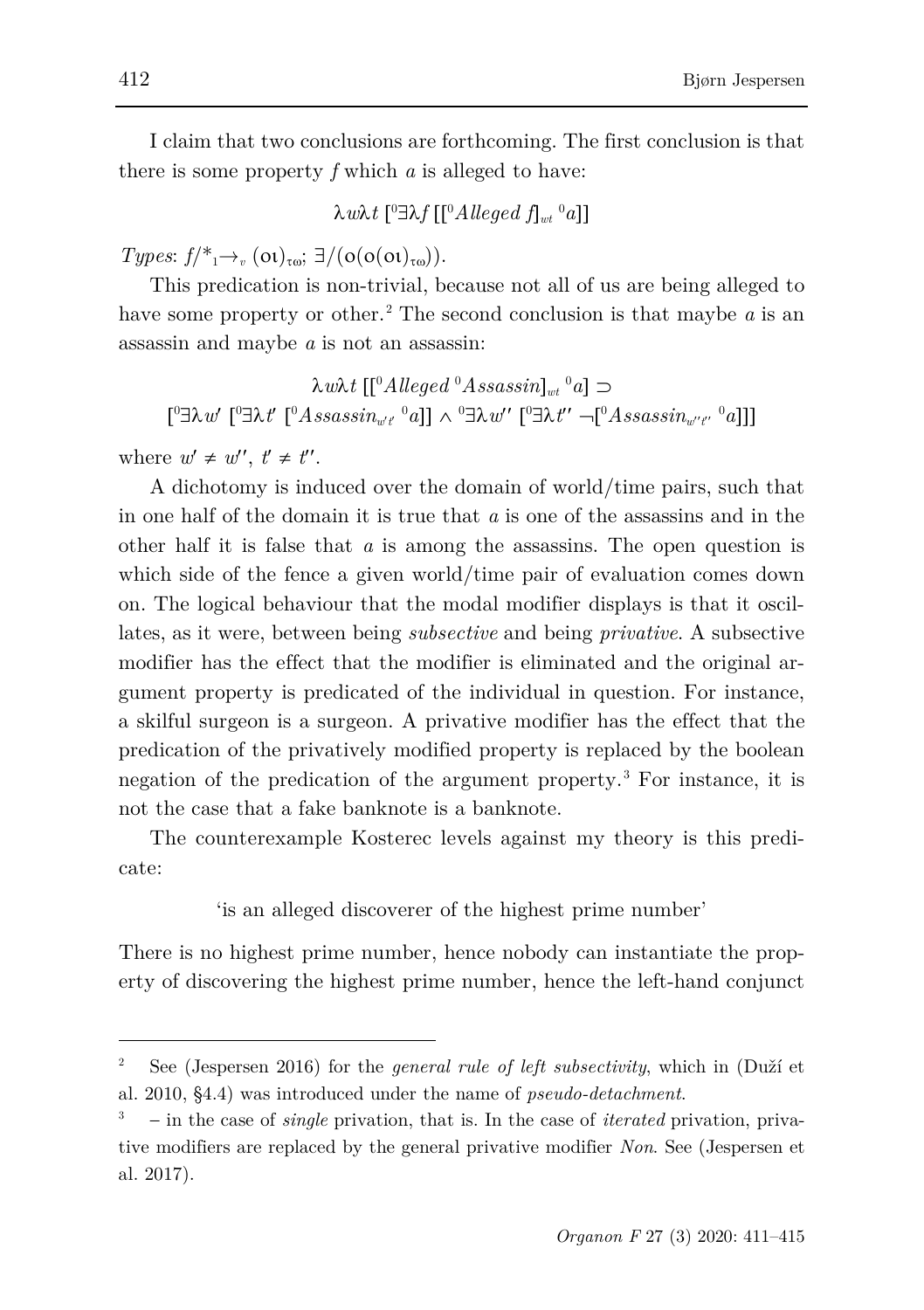(from being an alleged assassin to being an assassin) is false, hence the conjunction is false, hence the inference is invalid.

When confronted with impossibilities, the strategy pursued by Transparent Intensional Logic is not to usher in impossible worlds as additional points of evaluation. Instead we introduce constructions of conditions that could not possibly be satisfied (see Duží et al. 2020). What we need here is, first of all, a construction of the impossible property of being a discoverer of the highest prime:

$$
\lambda w \lambda t \, [\lambda x \, [^0Discover_{wt} \, x \, ^0[^0 \lambda y \, [[^0Prime \, y] \wedge
$$

$$
^0 \forall \lambda z \, [[^0Prime \, z] \supset [^0 \ge y \, z]]]]]]
$$

*Types*:  $x \rightarrow^*_{1} \rightarrow_v$  ι; *y*,  $z \rightarrow^*_{1} \rightarrow_v$  τ; *Discover*/( $\text{o} \tau^*_{n \text{loc}}$ ; *Prime*/( $\text{o} \tau$ );  $1/(\tau(\text{o} \tau))$ ;  $\forall$ /( $o(o\tau)$ );  $\geq$ /( $o\tau\tau$ ).

The analysis of "*a* is an alleged discoverer of the highest prime" is:

$$
\lambda w\lambda t \left[ [{}^0A \text{llegend }\lambda w\lambda t \left[ \lambda x \left[ {}^0D \text{iscover}_{wt} x \ {}^0[{}^0\lambda x \left[ [{}^0P \text{rime } y \right] \wedge {}^0\forall \lambda z \left[ [{}^0P \text{rime } z \right] \supset [{}^0\geq y \ z \right] ] \right] \right] \right] \big]_{w} \, {}^0a]
$$

How do we eliminate *Alleged*? By invoking the fact that at no world/time pair is *a*, or anyone else, someone with the property of discovering the highest prime.

We are going to define the property *X*, which is an analytic property of ι-properties, namely the property of being necessarily uninstantiated ('empty'). Thus, its functional arguments being  $F_i \in X$ , *Alleged* modifies im-possible empirical conditions.<sup>[4](#page-2-0)</sup> First of all, we define  $\varnothing$ <sup>*i*</sup> as the set of empty ι-sets, whose respective characteristic functions do not return the truthvalue 1 for any argument, i.e., they either return 0 or are undefined:

$$
{}^0\!{\varnothing}^{\iota} =_{\it df} \lambda\it e~[{}^0\forall\lambda x\ \neg [{}^0\it True*{}^0[\it e~x]]]
$$

*Types*:  $e'^*_{1} \to (0, \mathfrak{O})$ ;  $\varnothing'/(0,0,0); =/(0,0,0,0,0);$  *True*\*/ $(0^*,).$  the set of such constructions as *v*-construct 1 for every valuation *v*.

l

<span id="page-2-0"></span>I should stress that the addition to the theory of modal modifiers I have offered here still does not extend to purely arithmetical cases as expressed by predicates like 'is an alleged proof of the continuum hypothesis'. What is already clear, though, is that, *Proof* being of type (ο\**n*), namely, a set of hyperpropositions, *Alleged*′ as denoted in 'is an alleged proof' must be of type  $((o^*,)(o^*))$ .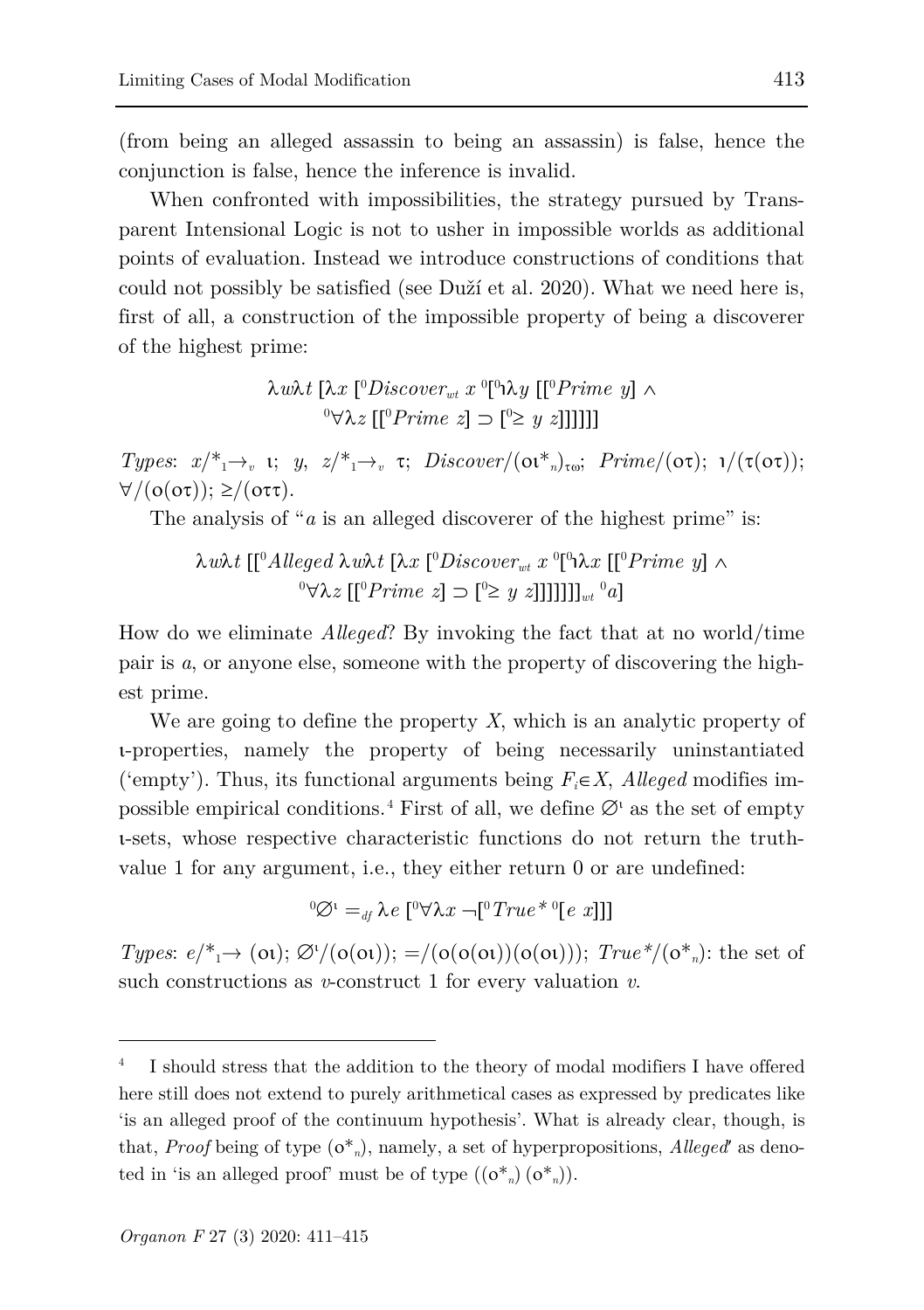Now define *X* as follows:

 $\overline{0}$ 

$$
{}^0X='{}_{\it df}\lambda f\, [{}^0\forall\lambda w\, [{}^0\forall\lambda t\, [{}^0\!\varnothing^{\rm t}f_{wt}]]]
$$

*Types*:  $X/(\mathfrak{o}(\mathfrak{ol})_{\tau\omega})$ ;  $f/_{1}^{*}\rightarrow_{v} (\mathfrak{ol})_{\tau\omega}$ ; ='/( $\mathfrak{o}(\mathfrak{o}(\mathfrak{ol})_{\tau\omega})(\mathfrak{o}(\mathfrak{ol})_{\tau\omega})$ ).

A parallel definition of *X*, to be deployed below, is this one:

 ${}^{0}X ='_{\mathit{df}} \lambda f\, [{}^{0}\forall \lambda w\, [{}^{0}\forall \lambda t\, [{}^{0}\forall \lambda x\, \neg [{}^{0}\mathit{True}_{wt}\lambda w\lambda t\, [f_{wt}\, x]]]]]$ 

*Type*:  $True/(\overline{oo_{\tau\omega}})_{\tau\omega}$ : the empirical property of truth-conditions/ $\overline{o_{\tau\omega}}$  of being satisfied (i.e., returning 1) at a given world/time pair of evaluation.

Where *F*∈*X*, the elimination of *Alleged* proceeds as follows:

$$
{}^{0}\forall\lambda w\ [{}^{0}\forall\lambda t\ [{}^{0}\forall\lambda x\ [[[{}^{0}Alleged\ {}^{0}F]_{wt}x]\supset -[{}^{0}True_{wt}\lambda w\lambda t\ [{}^{0}F_{wt}x]]]]]
$$

This clause is the solution to the problem presented by the first limiting case, which Kosterec has brought up. Of course, *X* has a mirror-image, *Y*, which is the analytic property of *ι*-properties of being necessarily instantiated ('trivial'):

$$
{}^{0}Y = '_{df} \lambda f [{}^{0}\forall \lambda w [{}^{0}\forall \lambda t [{}^{0}\forall \lambda x [f_{wt} x]]]]
$$

The elimination of *Alleged* now proceeds as follows, for any *G*∈*Y*:

 ${}^0 \forall \lambda w$  [ ${}^0 \forall \lambda t$  [ ${}^0 \forall \lambda x$  [[ ${}^0 A \, \mathit{lleged} \, {}^0 G_{wt} x$  ⊃ [ ${}^0 G_{wt} x$ ]]]]

The addition of the first clause to my theory of modal modification departs from the observation that nobody and nothing could possibly instantiate any property *F* when  $F \in X$  and *F* has been modified by *Alleged*. Remember that the definition of modal modifiers applicable to contingent empirical properties (i.e., (*i*), (*ii*)) embodies a bifurcation, and that the way the cookie happens to crumble determines whether the alleged property is true of the individual in question. Modal modifiers applicable to necessarily uninstantiated properties are importantly different, in that the predication can go only one way: the alleged property must fail to be true of the individual in question. Therefore, my account of this second category of modal modifiers aligns them formally with privative modifiers. The difference between the two, though, is that the source of privation is not the modifier (*Alleged* versus *Fake*), but the argument property itself (*being a discoverer of the highest prime*, *being a married bachelor* versus *being a banknote*). At the other end of the spectrum, when  $G \in Y$  and  $G$  has been modified by